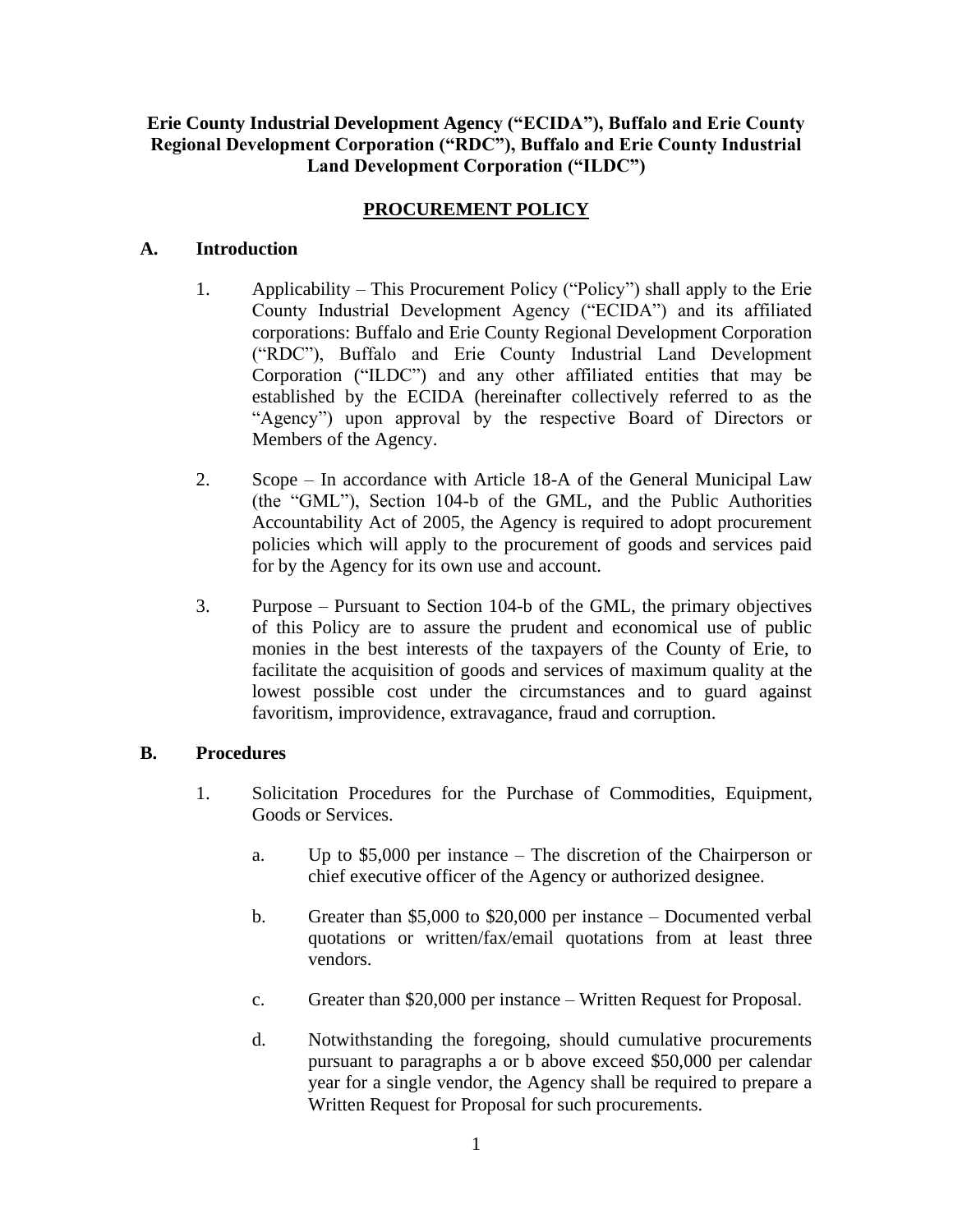- 2. Exceptions. Alternative proposals or quotations shall not be required for procurements made through or with respect to:
	- a. New York State or Erie County Contracts when the Agency is able to procure commodities, equipment, goods or services through New York State or Erie County contracts, it is unnecessary to obtain quotations or bids;
	- b. State Finance Law Section 175-b (from agencies for the blind or severely handicapped);
	- c. Correction Law Section 186 (articles manufactured in correctional institutions);
	- d. Emergency Procurements an emergency exists if the delay caused by soliciting quotes would endanger health, welfare, property or an economic development opportunity. Approval of the Chief Executive Officer is necessary, which shall be documented and shall also include a description of the facts giving rise to the emergency.
	- e. Sole Source Procurements A "sole source" means a situation where (i) there is only one possible source from which to produce goods and/or services available in the marketplace, (ii) no other goods and/or services provide substantially equivalent or similar benefits, and (iii) considering the benefits, the cost to the Agency is reasonable.
	- f. Utilities and Affiliate Transactions The purchase of utilities and inter-affiliate transactions are excepted from alternative proposal/quotation requirements.
	- g. Unavailability of three (3) vendors who are able or willing to provide a quote.
- 3. Basis for the Award of Contracts.

Contracts will be awarded to the lowest responsible dollar offeror who meets the specifications therefor, except in circumstances that the Agency determines justify an award to other than the lowest responsible dollar offeror. In making any such determination, the Agency may consider relevant factors including, without limitation:

- a. Delivery requirements
- b. Quality requirements
- c. Quantity requirements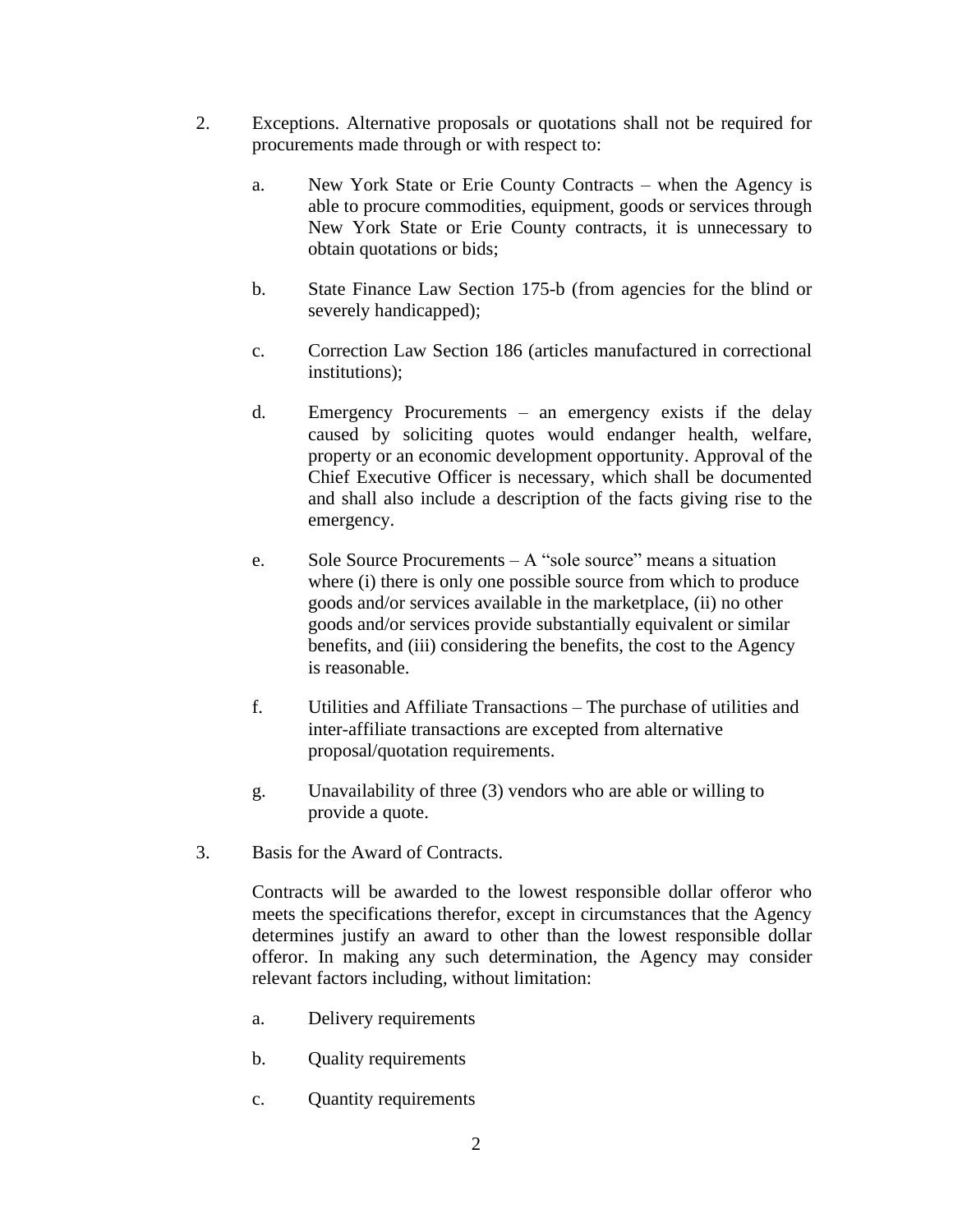- d. Past vendor performance and/or experience
- e. The unavailability of three or more vendors who are able or willing to quote on a procurement.
- f. It may be in the best interests of the Agency to consider only one vendor who has previous expertise with respect to a particular procurement.
- g. If the contemplated contract furthers the Agency's goal of advancing opportunities for a Minority Business Enterprise  $(MBE)^1$  and/or a Women Business Enterprise (WBE<sup>2</sup> and for purposes herein, the abbreviation "MWBE" shall mean a Minority or Women Owned Business Enterprise) or if the contemplated contract meets the Agency's MWBE procurement goals as set forth in Section C of this Policy.
- h. Any procurement excepted from the alternative proposal/quotation requirements as set forth in subdivision 2 of this Section B, and the procurement of professional services in Section F of this Policy.
- 4. Documentation
	- a. A record of all solicitations for alternative proposals or quotations, the response (if applicable), and any determinations pursuant thereto shall be maintained in the procurement file.
	- b. For each procurement by the Agency the chief executive officer of the Agency or authorized designee shall set forth in writing the category of procurement that is being made and what method of procurement is specified.
	- c. Whenever an award is made to other than the lowest responsible dollar offeror the reasons for doing so shall be set forth in writing and maintained in the procurement file.

- Asian-Pacific: Persons having origins from the Far East, Southeast Asia or the Pacific Islands.
- Asian-Indian Subcontinent: Persons having origins from the Indian subcontinent.

<sup>&</sup>lt;sup>1</sup> Under Article 15-A of the New York Executive Law, an MBE is a business enterprise in which at least fifty-one percent (51%) is owned, operated and controlled by citizens or permanent resident aliens who are meeting the ethnic definitions listed below:

<sup>•</sup> Black: Persons having origins from any of the Black African racial groups.

<sup>•</sup> Hispanic: Persons of Mexican, Puerto Rican, Dominican, Cuban, Central or South American descent of either Native American or Latin American origin, regardless of race.

<sup>•</sup> Native American or Alaskan Native: Persons having origins in any of the original peoples of North America.

<sup>2</sup> Under Article 15-A of the New York Executive Law, a WBE is a business enterprise in which at least fifty-one percent (51%) is owned, operated and controlled by citizens or permanent resident aliens who are women.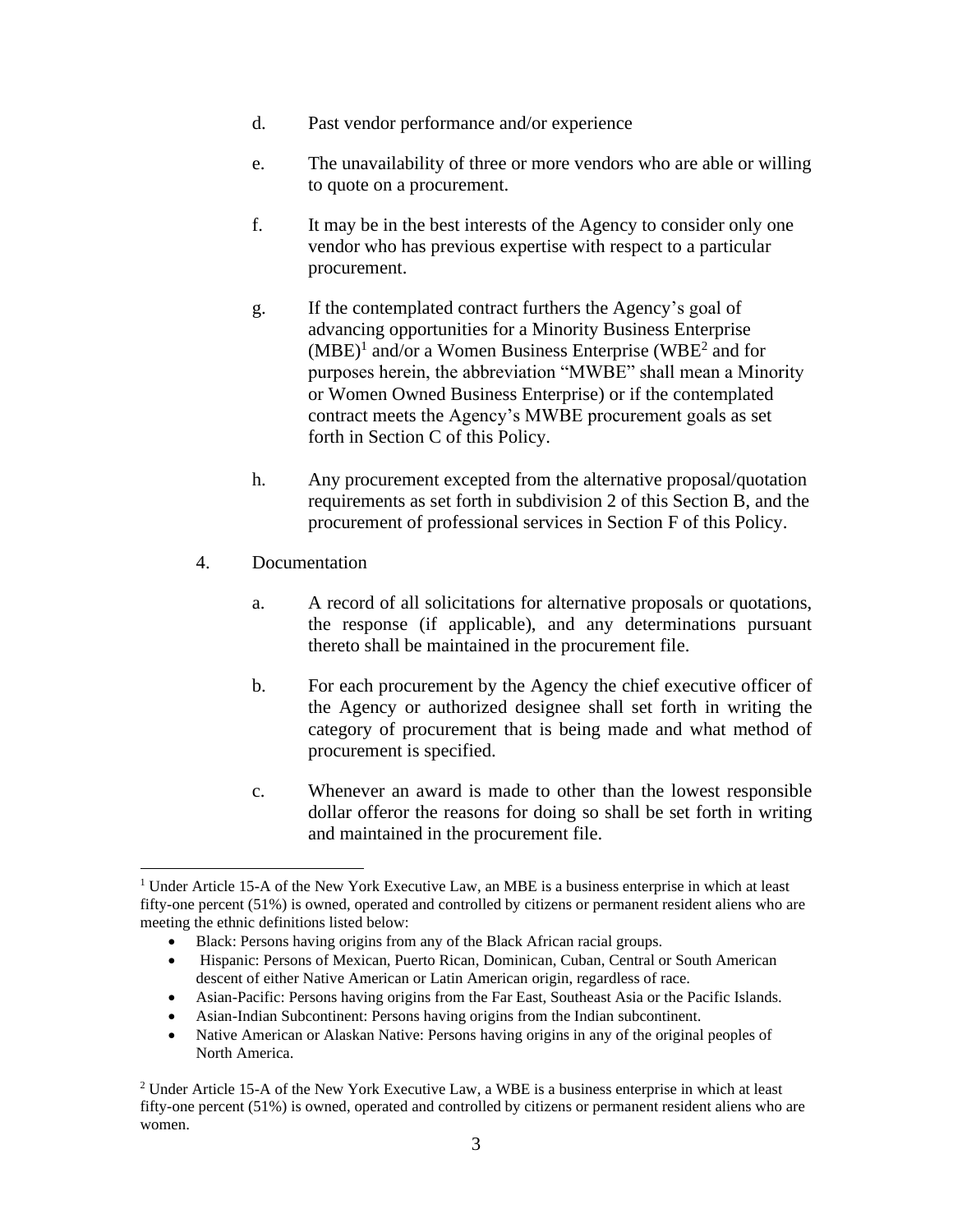d. Whenever the specified number of quotations cannot or will not be secured, the reasons for this shall be indicated in writing and maintained in the procurement file.

### **C. Erie County Businesses and Minority & Women Owned Enterprises.**

It is the preference of the Agency to provide opportunities for the purchase of goods and services from (i) business enterprises located in Erie County and (ii) certified MWBEs. To that end, the Agency will utilize available lists of MWBE firms certified by Erie County and/or the State of New York and will solicit bids and proposals from such businesses by notifying them of opportunities to submit proposals and bids for goods and services.

Additionally, the Agency shall, from time to time, establish reasonable and attainable MWBE utilization goals for the procurement of goods and services for direct Agency use, to be based on a percentage of applicable Agency procurements.

The Agency shall, from time to time, also establish reasonable and attainable MWBE goals when procuring certain professional services, as more particularly described within the Agency's "Professional Services RFP Process and Policy", as amended form time to time. In instances where the Agency solicits professional services through a scored RFP or RFQ process the Agency shall, as part of the scoring index, consider a respondent's MWBE status, utilization, and/or the respondent's policies, practices and institutional commitments to advance and promote diversity and inclusion.

Such MWBE goals shall be reviewed and adjusted from time to time in order to advance the overall goals of the Agency.

#### **D. Preferred Source Procurement**

In accordance with Section 162(4) of State Finance Law, the Agency seeks to purchase goods and services from veterans, not-for-profit organizations that serve and employ people who are blind and severely handicapped, and from correctional industry programs if they meet the Agency's needs.

#### **E. Effect on Other Procurement Requirements.**

Where the procurement of a specific good or service is to be accomplished using funds other than the funds of the Agency and such funding sources specify different or more restrictive procurement requirements than are provided for in this Policy, the procurement requirements of the funding source will supersede the requirements of this Policy. Toward this end, the Agency will follow the procurement standards as set forth in 2 CFR Part 200 for any procurements utilizing federal funds unless otherwise superseded by the specific federal award agreement.